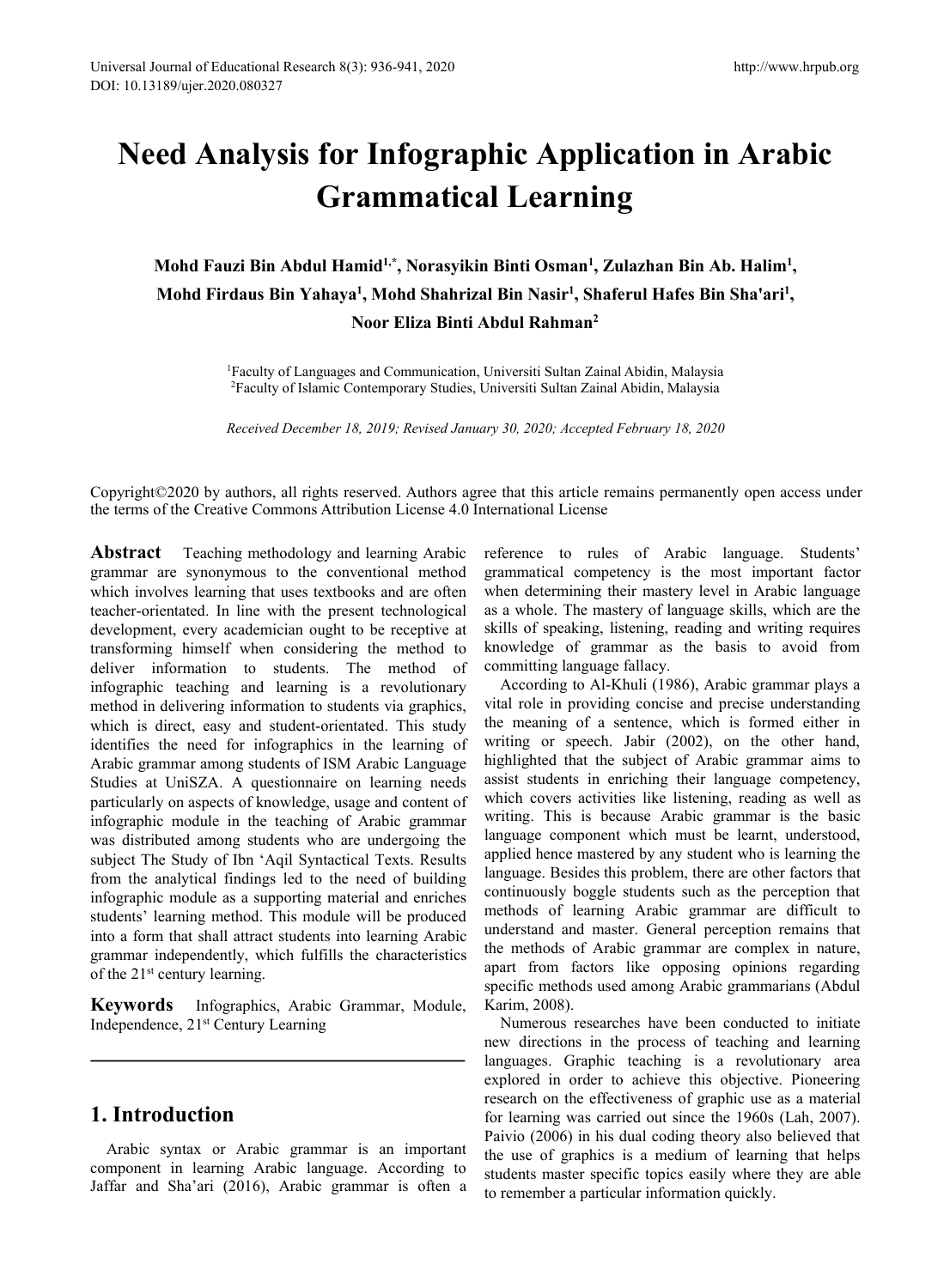Infographic is one of the visual communication form which has the capability to express the expected meaning of information visually. Thus it is also help the student to identify the information by the carrier of information (Alqudah, 2019).

Whereas Krauss (2012) highlighted that the use of infographics in the process of teaching and learning will train students to think independently, become more analytical and able of understanding topics systematically.

According to Murray et al., (2017), infographics is the delivery of visual information which uses graphic design in order to expand human capacity at identifying patterns and means of information delivered. It is extensively used to assist the dissemination of information. The objective of producing information through graphics is to convey complex data content into orderly and visible visuals. It entails producing graphics in the forms such as images, illustrations, typographies, maps, symbols and others. All these forms provide easy comprehension of extensive and complex information (Dur, 2014).

According to Ozdamli et al. (2016), with the rapid expansion of present digital technology of the day, information and visual is particularly observed in the academic platform and social media. Thus, infographics is becoming more important and obvious as a useful material to disseminate complicated information, especially those that are in long texts, containing numbers and data to be turned into comprehensible visuals.

Infographics provide learners with a comprehensive and larger form of learning and comprehension in instruction. It is not limited only to interpret information visually. (Taspolat et al, 2017).

Students are more to be attracted by graphical representation of information comparatively bigger texts with limited format. Graphical representation helps student to understand the information easily with minimum effort. (Hamad, 2018).

The present 21<sup>st</sup> century researches are closely related simple and precise to the use of technology (Ali, Khalid Khan & Abdul Ghani, 2018). The application of infographics in education is one of the methods to apply the teaching of twenty-first century (PAK21). Visual information is used to enhance learning and knowledge retention. For example, this is seen in any visually presented data which uses graphic illustrations to communicate through effective words, relating ideas and facts (Cleveland, 1994).

Noticing the need to make teaching and learning (PdP) of Arabic grammar to be more dynamic, creative and innovative which coincidentally allows students to easily understand, hence there is a need for research to identify students' need for infographic application in the learning of Arabic grammar as a need analysis phase in a Research Design and Development (Richey & Klein, 2007). This phase is an initial phase to collect information in relation to the need of building an infographic module for Arabic grammar. Retrieved data will be used in the module designing and developing phase because of its relevant information to be used in the phase.

#### **2. Problem Statement**

The basic foundation in learning any language is the mastery of grammar. In the case of learning Arabic grammar, thorough understanding is needed to be employed in language skills. Debates on this knowledge is variety and unclear as due to teaching traditions, especially for non-native speakers who are often stagnant and traditionalist in nature. Teaching methods are often teacher-centered with lecture in form and less directing to discussions. This method contributes to the lack of interest among students on the subject (Mohamed, Muhammad & Jasmi, 2003).

According to Jaffar and Sha'ari (2016), students in general fail to fully understand Arabic language as due to the lack of emphasis on Arabic grammar. Due to the efforts of previous scholars, new ways of learning grammar was developed. Nonetheless, the mastery of grammar needs to be explored and developed, especially with the present generation where debates are too challenging.

Arabic language is often associated with its status as a monotonous and complicated language that impairs understanding, voids of passion and lacks mastery because sources used in its teaching and learning are limited (Che Hat, 2011).

In this age of developed technology, numerous sources can be turned into applications and this is not limited to a single area of discipline. Technology privileging is seen expanding rapidly, thus calling upon Arabic language to benefit from this. Information delivery through infographics is considered as technology privileging which can be applied in the learning of Arabic grammar. Presented information in the form of graphics, which are simple and precise, is capable of attracting students' interest. According to a research which shows that students tend to be more receptive when information are presented using effective visual communication combined with interesting graphics. Students also believe that delivered information ought to emphasize on the use of appealing colours along with simple and comprehensible texts mixed with related diagrams, charts or figures in order to deliver a systematic and effective information (Amin et al., 2017).

This research also identifies the need to develop a module for Arabic grammar based on the elements of infographics besides aiming to solve a recurring problem in relation to the difficulty of understanding and learning Arabic language.

#### **3. Need Analysis**

Developing any module or product requires a need analysis which is a necessary phase to be conducted in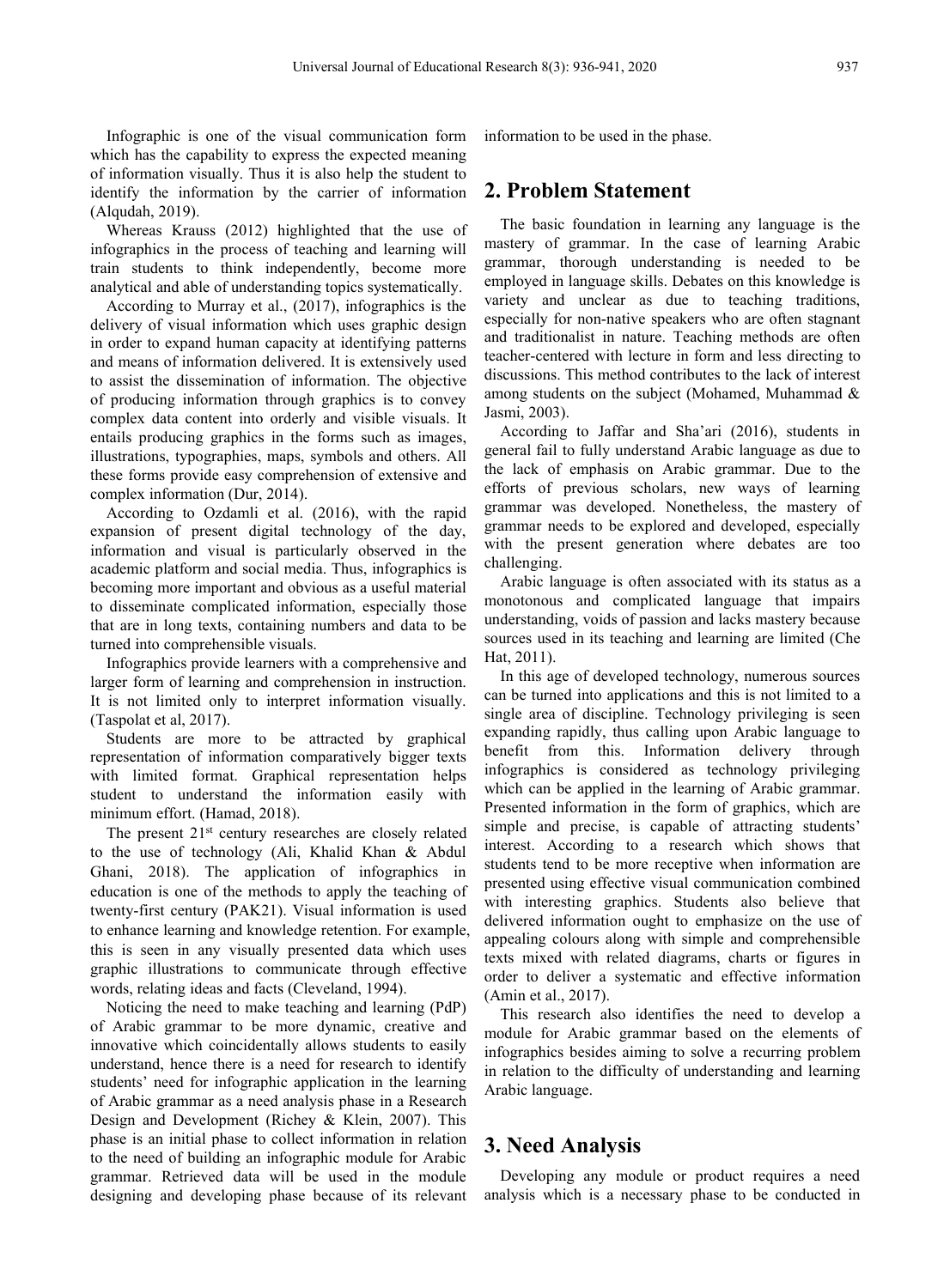order to gather data that validates the development of such module. Findings from the need analysis will be evaluated and used for such purpose, hence fulfilling the objective of developing a module that is suitable with the target group. Need analysis is a process which involves the collecting of information or data related to specific needs of target clients in industry or education. In the field of research, student learning needs is a primary focus in need analysis. This phase is the initial phase in Design and Development (DDR) research approach. It is among several important phases because this phase provides an opportunity to identify and use research questions in the process of developing a module (Mohd Ridhuan et al., 2014). Hence, this phase is carried out to identify needs in developing an infographic module for the learning of Arabic grammar in UniSZA.

## **4. Research Objective**

Based on the abovementioned problem statements, this research intends on identifying the need to use an infographic module in the learning of Arabic grammar. In order to gather data which will be used to develop a module that fulfills students' needs, the objective this research for the phase of need analysis is:

1. To identify the need for the development of Arabic syntax module based on the elements of infographic and students' feedback.

Based on the aforementioned objective, this study is also conducted to gather answers to the following question:

1. What are the needs for the use of Arabic syntax module based on the elements of infographics and students' feedback?

## **5. Research Methodology**

Need analysis for this research is the first phase based on the DDR approach (Richey & Klein, 2007) before developing a module.

This research paid attention on the course entitled The

Study of Ibn 'Aqil Syntactical Texts which is a required course for undergraduate ISM students for the Arabic Language Studies in UniSZA. This course is offered in the third semester of the program study. This research used purposive sampling where samples were chosen based on the researchers' knowledge and selected among those who are considered as reliable at providing information in relation to the research question. A total of 80 students from the fifth semester were selected as respondents for this phase who took the course entitled The Study of Ibn 'Aqil Syntactical Texts in UniSZA. A structured questionnaire which was adapted from a survey on the study of infographic and technological module design, was distributed. A need analysis study required the researchers to collect data on the research context and situation of the students, who are also the end-users of the developed module. In the research context, the researchers collected data of students' perception concerning aspects such as its user ability, their learning needs and infographic module design in the learning of Arabic grammar.

The process of administering the research for the phase of need analysis was conducted using a Five-Scale Likert questionnaire. There are four parts within the questionnaire, which are Part A, comprising demographic information, and Part B, C and D with questions containing Five-Scale Likert, which are (1) strongly disagree, (2) disagree, (3) neutral, (4) agree, and (5) strongly agree. Before distributing the questionnaires, experts were chosen based on knowledge and qualification for the purpose of validation. Their comments on items of the questionnaire were taken into consideration for further improvement. What follows was piloting the questionnaire before distributing it to the real research samples.

## **6. Research Findings and Discussion**

Findings and discussions will cover three aspects, which are on the use of infographics in teaching and learning, the need for infographic use and design needed for infographic module in learning Arabic grammar.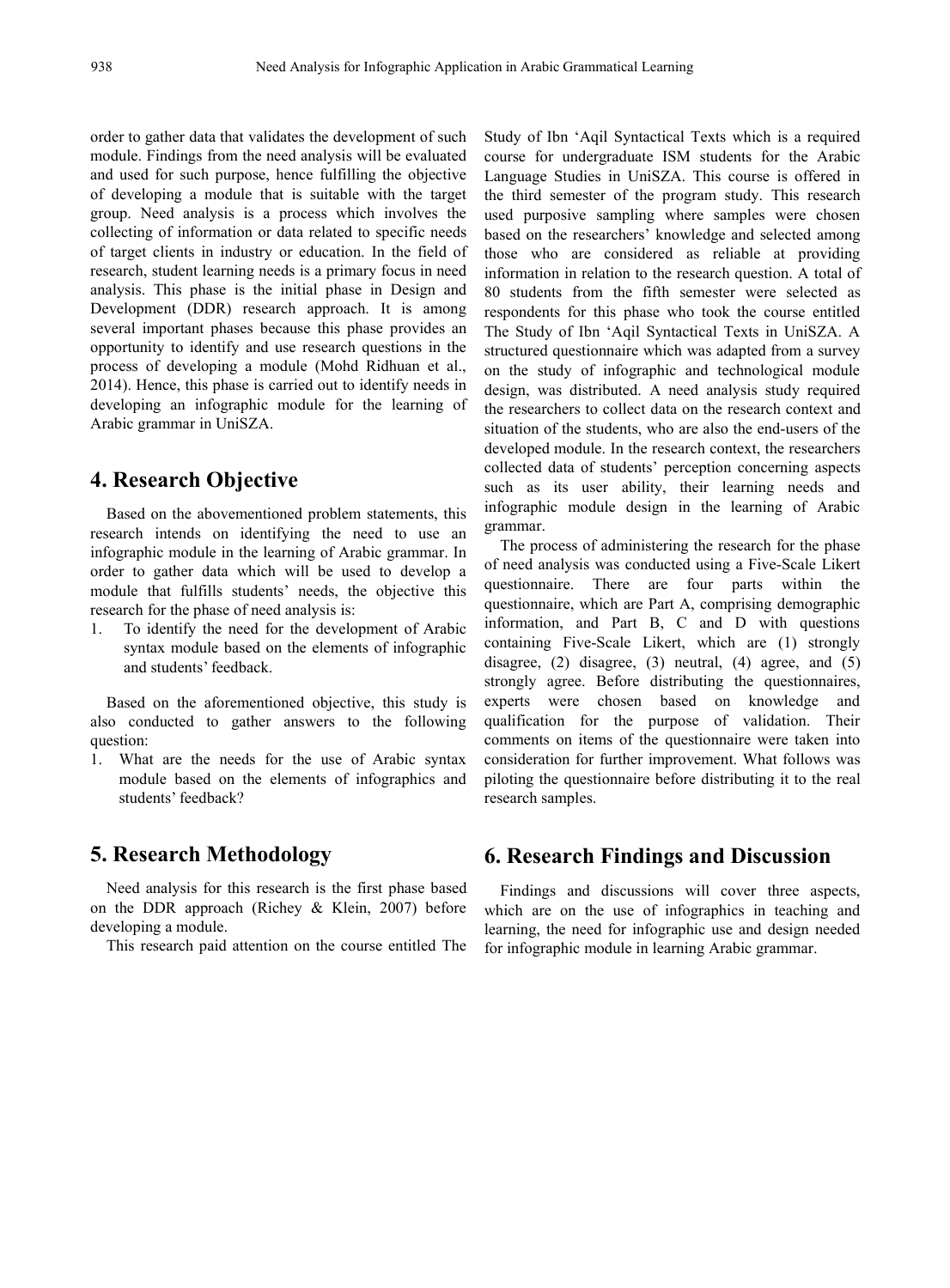#### **6.1. Research Findings on the Use of Infographics as Shown in Table 1 Below**

|                | <b>B:</b> Use of Infographics                               |       |       | 3     | 4   | э   |
|----------------|-------------------------------------------------------------|-------|-------|-------|-----|-----|
| B1             | I like information in the form of mind-mapping.             | $5\%$ | 4%    | 3%    | 42% | 46% |
| B <sub>2</sub> | I like information in the form of pictures/visual/symbols.  | $0\%$ | 3%    | $3\%$ | 49% | 46% |
| B <sub>3</sub> | I like information in the form of graphs/charts.            | $1\%$ | 12%   | 9%    | 55% | 22% |
| <b>B4</b>      | I like colourful information.                               | $0\%$ | $1\%$ | $0\%$ | 46% | 53% |
| B <sub>5</sub> | I like simple information.                                  | $0\%$ | $5\%$ | $1\%$ | 45% | 49% |
| <b>B6</b>      | I like receiving quick accessible information.              | $0\%$ | 3%    | 4%    | 39% | 54% |
| B7             | I like reading information with interesting layout designs. | $0\%$ | $1\%$ | 3%    | 51% | 45% |
| B <sub>8</sub> | I like information with fancy fonts.                        | $0\%$ | $1\%$ | $1\%$ | 51% | 46% |
|                |                                                             |       |       |       |     |     |

**Table 1.** Use of Infographics

The percentage distribution for item B4 shows high rate of student respondents indicating strongly agree, which is (53%), suggesting that they like colourful information, as compared to those who do not agree (0%). Similarly, the percentage distribution for item B6 shows a higher rate of response indicating strongly agree (54%), suggesting that they like quick and accessible information as compared to those who strongly disagree (0%). Meanwhile item B3 shows the percentage distribution of 55% agrees that they like information presented in the form of graphs/charts while only 22% strongly agree as compared to other items, which exceed 40% who strongly agree. In general, student respondents either agree and strongly agree on the use of infographics in teaching and learning. They like information which fulfills the features of infographics.

#### **6.2. Research Findings on the Need for Infographics as Shown in Table 2 Below**

| <b>Table 2.</b> INCED OF HILOGRaphics III Feaching and Learning |                                                                           |       |       |       |     |            |  |
|-----------------------------------------------------------------|---------------------------------------------------------------------------|-------|-------|-------|-----|------------|--|
|                                                                 | C: Need of Infographics                                                   | 1     | 2     | 3     |     | 5          |  |
| C <sub>1</sub>                                                  | I believe that infographics makes information easier to be understood.    | 0%    | 3%    | 4%    | 51% | 42%        |  |
| C <sub>2</sub>                                                  | I believe that infographics makes information more simplified.            | $0\%$ | $0\%$ | $1\%$ | 57% | 42%        |  |
| C <sub>3</sub>                                                  | I believe that infographics adds on focus in learning.                    | $0\%$ | $1\%$ | $7\%$ | 57% | 36%        |  |
| C <sub>4</sub>                                                  | I believe that infographics strengthens understanding in learning.        | $0\%$ | $1\%$ | $5\%$ | 58% | 36%        |  |
| C <sub>5</sub>                                                  | I believe that infographics motivates students to learn better.           | 0%    | $0\%$ | 13%   | 58% | 29%        |  |
| C <sub>6</sub>                                                  | I believe that learning through infographics is more effective.           | 0%    | $0\%$ | $7\%$ | 53% | 41%        |  |
| C7                                                              | I believe that infographics makes learning faster.                        | $0\%$ | $0\%$ | 4%    | 55% | 41%        |  |
| C8                                                              | I believe that infographics assists students to better memorize concepts. | $0\%$ | $1\%$ | 4%    | 49% | 46%        |  |
| C9                                                              | I believe that infographics can improve creative thinking.                | 0%    | $0\%$ | 3%    | 64% | <b>33%</b> |  |
| C10                                                             | I believe that infographics makes learning more enjoyable.                | $0\%$ | $0\%$ | 3%    | 53% | 45%        |  |
|                                                                 |                                                                           |       |       |       |     |            |  |

**Table 2.** Need of Infographics in Teaching and Learning

For the infographic need construct, the percentage distribution for item C9 shows students' response which indicates agree is very high (64%), suggesting that they believe that infographics can improve their creative thinking, as compared to those who expressed strongly disagree (0%). This is followed with the percentage distribution for item C4 and C5 which shows infographics can strengthen their understanding in learning and believe that infographics can motivate students to learn better. Item C5 shows a high percentage, which is 13% of respondents who expressed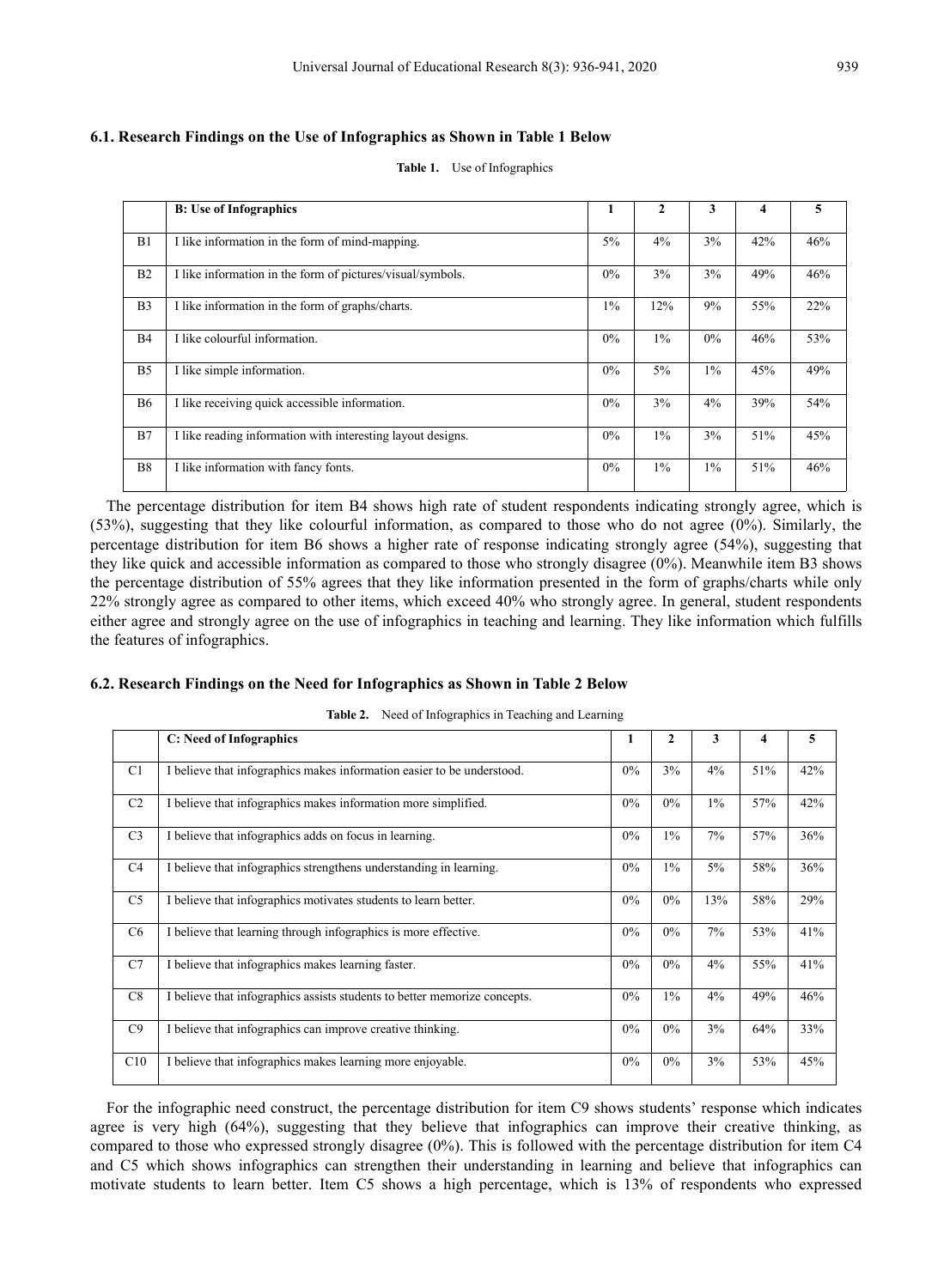uncertainty with regards to infographics as capable of motivating students to learn better as compared to other items with lesser total of percentages. In general, student respondents agree with the advantage of using infographics at enhancing skills and understanding of certain information in teaching and learning

|  | 6.3. Research Findings on the Infographic Design as Shown in Table 3 Below |  |  |
|--|----------------------------------------------------------------------------|--|--|
|  |                                                                            |  |  |

|                | D: Infographic Design                                                                     |       | $\mathbf{2}$ | 3     |     |     |
|----------------|-------------------------------------------------------------------------------------------|-------|--------------|-------|-----|-----|
| D <sub>1</sub> | All topics on the learning of Arabic syntax ought to be made in the form of infographics. | $0\%$ | 4%           | 16%   | 57% | 24% |
| D <sub>2</sub> | Long texts related to the topics ought to be simplified.                                  | $0\%$ | 3%           | $1\%$ | 66% | 30% |
| D <sub>3</sub> | Long texts related to the topics ought to be presented in an interesting form.            | $0\%$ | $0\%$        | $0\%$ | 53% | 47% |
| D <sub>4</sub> | Simplified information ought to be clarified.                                             | $0\%$ | $0\%$        | $1\%$ | 47% | 51% |
| D <sub>5</sub> | Simplified information ought to be precise.                                               | $0\%$ | $0\%$        | $0\%$ | 45% | 55% |
| D <sub>6</sub> | Choice of colour ought to be appealing.                                                   | $0\%$ | $0\%$        | 4%    | 47% | 49% |
| D7             | Appropriate themes ought to be in line with the topic.                                    | $0\%$ | $0\%$        | 3%    | 54% | 43% |
| D <sub>8</sub> | The choice of font ought to be legibly interesting.                                       | $0\%$ | $0\%$        | $3\%$ | 53% | 45% |
| D <sub>9</sub> | Graphics chosen ought to be reader appealing.                                             | $0\%$ | $0\%$        | $5\%$ | 50% | 45% |
| D10            | Information ought to be focused and directed.                                             | $0\%$ | $0\%$        | $0\%$ | 58% | 42% |
|                |                                                                                           |       |              |       |     |     |

**Table 3.** Infographic design in Arabic language Syntax learning

The percentage distribution for item D5 shows student 3) respondents expressed high level of strong agreement, which is (55%), where simplified information ought to be precise whereas the remaining percentage of respondents expressed agreement, which is 45%. This is followed by the percentage distribution for item D4 which indicates more respondents expressed strong agreement (51%) where simplified information ought to be clear. Next, item D6 shows percentage distribution as much as 49% strongly agree with appealing choice of colour. For item D1, percentage distribution who expressed uncertainty on the topics for the learning of Arabic syntax which ought to be made in the form of infographics is high as compared to other items, which is 16%. In general, respondents expressed agreement and strong agreement on the suggestion for the design and content of the learning of Arabic syntax module based on the elements of infographics.

In the light of findings, the researchers recommend the following:

- 1) Provide training for teachers on designing lessons using educational infographics in teaching.
- 2) Initiate infographics methods or other methods which are focusing on implying visual approach strategies in teaching Arabic grammar.

3) To implement more research studies on using infographics as a strategy to teach the Arabic grammar.

## **7. Conclusions**

Results from this need analysis indicates urgency for the development of Arabic syntax based on infographics to equip students' understanding and attract their interest to learn Arabic grammar. Research findings also show that most students agree that the features included in the infographics assist their understanding of certain information. The syllabus for the course entitled The Study of Ibn 'Aqil Syntactical Texts uses books that needed concise and recreated explanations that pay attention on important aspects. This is appropriate with the features of infographics that aims at simplifying complex information so to appear more concise, easier to comprehend, focused and appealing with numerous colourful graphics.

Results from this need analysis are important in retrieving information about content and design in developing a module. Module development requires the consideration over items that are consensually agreed by the end-users, which are the students besides the use of literature review in relation to the module developed.